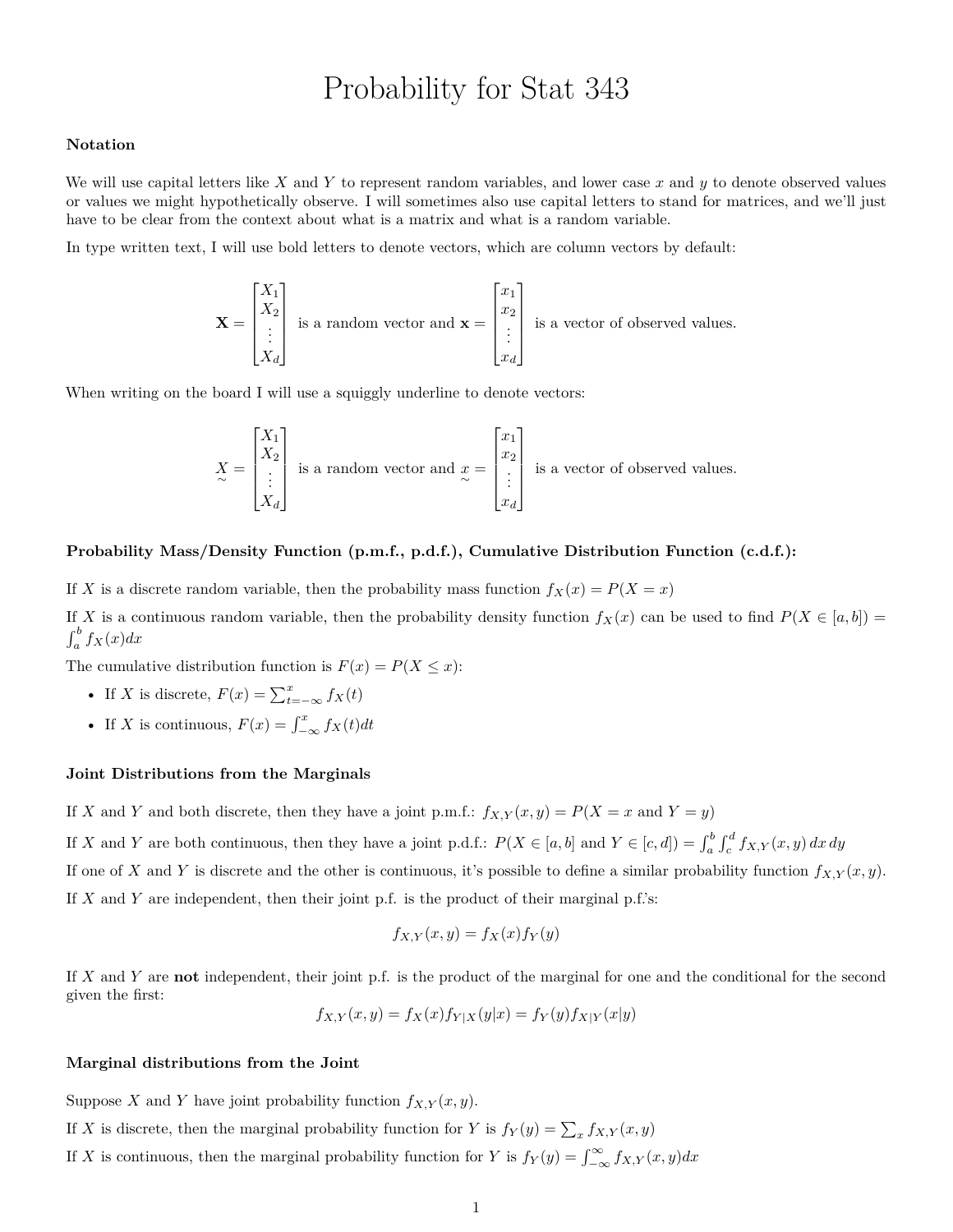## **Conditional Distributions**

By definition, the conditional distribution for  $Y|X=x$  has p.f.  $f_{Y|X}(y|x) = \frac{f_{X,Y}(x,y)}{f_X(x)}$ .

This also extends to more random variables. For example  $(W, X)|Y = y, Z = z$  have the joint conditional distribution with p.f.  $f_{W,X|Y,Z}(w,x|y,z) = \frac{f(w,x,y,z)}{f(y,z)}$ 

### **Bayes' Rule**

If I know the marginal distribution for *X* has p.f.  $f_X(x)$  and the conditional distribution for  $Y|X$  has p.f.  $f_{Y|X}(y|x)$  then I can calculate the p.f. for the conditional distribution of  $X|Y$  as follows:

$$
f_{X|Y}(x|y) = \frac{f_{X,Y}(x,y)}{f_Y(y)}
$$
  
= 
$$
\frac{f_{X,Y}(x,y)}{\int f_{X,Y}(x,y)dx}
$$
  
= 
$$
\frac{f_X(x)f_{Y|X}(y|x)}{\int f_X(x)f_{Y|X}(y|x)dx}
$$

If *X* is discrete, replace the integral in the denominator by a summation.

There are two ways of explaining why this is useful:

- 1. It lets us reverse the order of conditioning from  $Y|X$  (what we know to start with) to  $X|Y$ .
- 2. It lets us update our knowledge about the distribution of *X* having observed a value of  $Y = y$ .

#### **Expected Value and Variance**

$$
E(X) = \int x f_X(x) dx
$$
  
\n
$$
Var(X) = \int (x - E(X))^2 f_X(x) dx
$$
  
\n
$$
= \int (x^2 - 2xE(X) + E(X)^2) f_X(x) dx
$$
  
\n
$$
= \int x^2 f_X(x) dx - 2E(X) \int x dx + E(X)^2 \int f_X(x) dx
$$
  
\n
$$
= E(X^2) - E(X)^2
$$

 $E(aX + b) = aE(X) + b$ 

 $Var(aX + b) = a^2Var(X)$